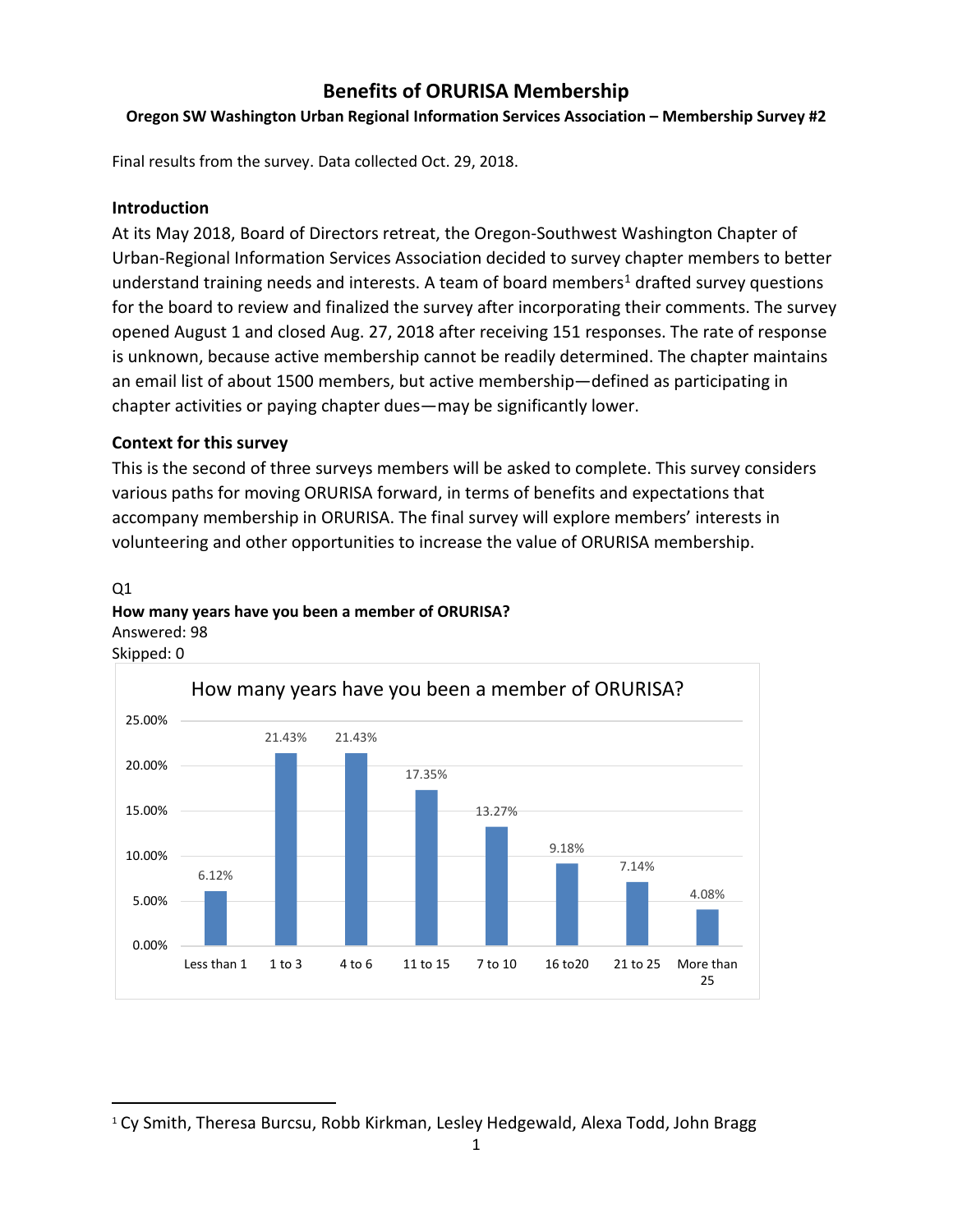| <b>Answer choices</b> | <b>Responses</b> | Q1                                                                         |
|-----------------------|------------------|----------------------------------------------------------------------------|
| Less than 1           | 6.12%            |                                                                            |
| $1$ to $3$            | 21.43%           | More than three quarters (79.6%) of                                        |
| 4 to 6                | 21.43%           | respondents have been members 15                                           |
| 11 to 15              | 17.35%           | years or less. About two thirds (62%)<br>have been members for 10 years or |
| 7 to 10               | 13.27%           | less. Almost half (49%) have been                                          |
| 16 to 20              | 9.18%            | members for six years or less.                                             |
| 21 to 25              | 7.14%            |                                                                            |

 $Q<sub>2</sub>$ 

**ORURISA provides a range of products and services for members. From the list, select those that are useful for you.**

Answered: 94

Skipped: 4



| <b>Answer choices</b>                                      | <b>Responses</b> |           |
|------------------------------------------------------------|------------------|-----------|
|                                                            | #                | ℅         |
| Conferences, workshops, and<br>symposia                    | 75               | 79.79%    |
| Education and training                                     | 61               | 64.89%    |
| Networking opportunities                                   | 55               | 58.51%    |
| Professional development                                   | 47               | 50.00%    |
| Discounts for URISA-sponsored<br>conferences and workshops | 32               | $34.04\%$ |

## **Q2**

Useful products and services break roughly into three groups: Training/education opportunities, networking and professional development; member services (discounts, advocacy, job postings); publications.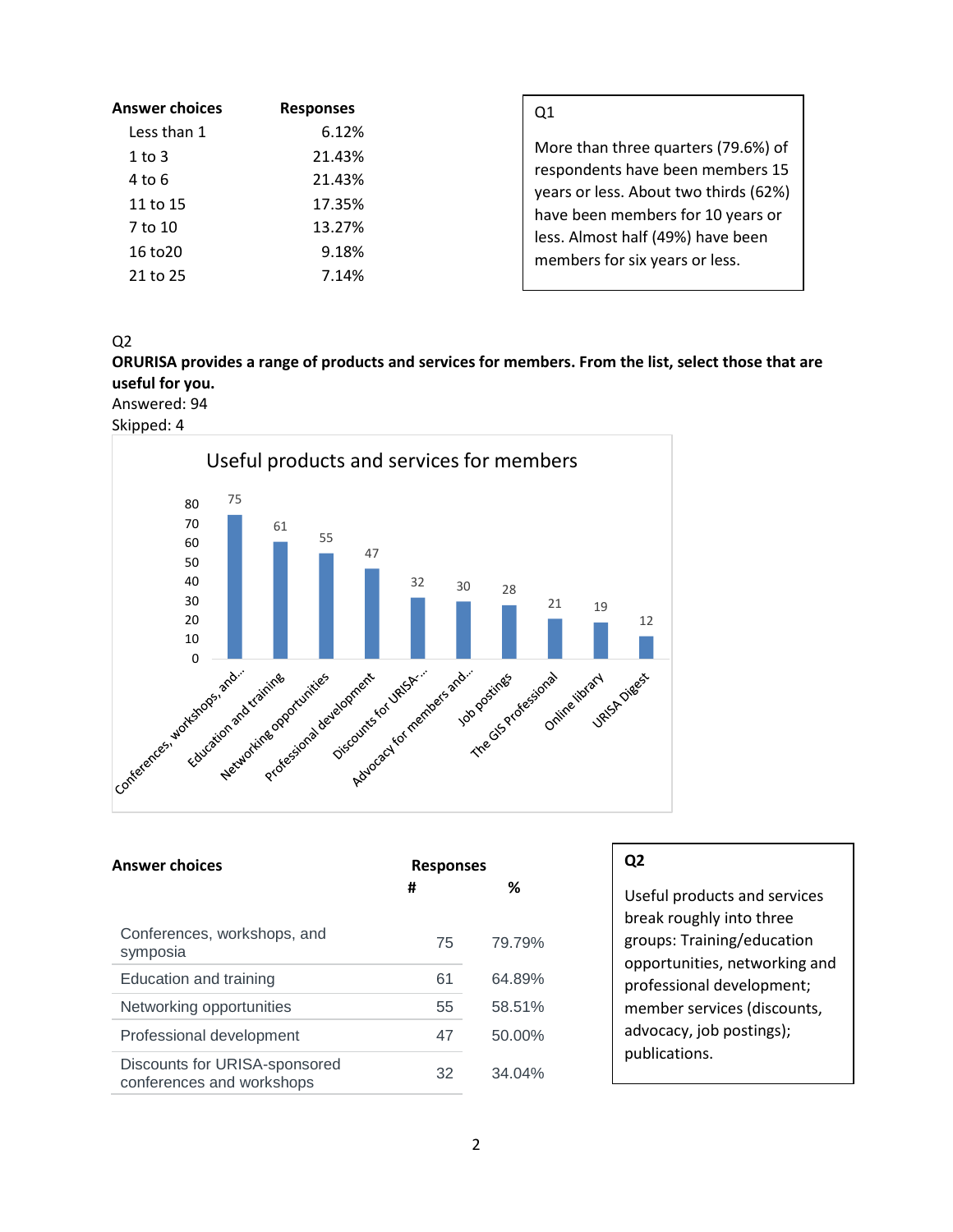| Advocacy for members and the<br>profession | 30 | 31.91% |
|--------------------------------------------|----|--------|
| Job postings                               | 28 | 29.79% |
| The GIS Professional                       | 21 | 22.34% |
| Online library                             | 19 | 20.21% |
| <b>URISA Digest</b>                        | 12 | 1277%  |

#### Q3

**How valuable is ORURISA for your professional development?** Answered: 98



Answer choices Responses  **% #** Somewhat 52.04% 51 Not very 23.47% 23 Very 13.27% 13 Extremely 8.16% 8 Not at all 3.06% 3 Total 98

| Q3                                 |
|------------------------------------|
| Nearly three quarters of           |
| respondents (73%) consider         |
| <b>ORURISA membership at least</b> |
| somewhat valuable.                 |
|                                    |

#### Q4

**What is the chief value of ORURISA membership for you?** Answered: 19 Skipped: 79

- 1. Conferences, Section meetings
- 2. Networking local and nationally. Being part of the profession, internationally.
- 3. relevant GIS information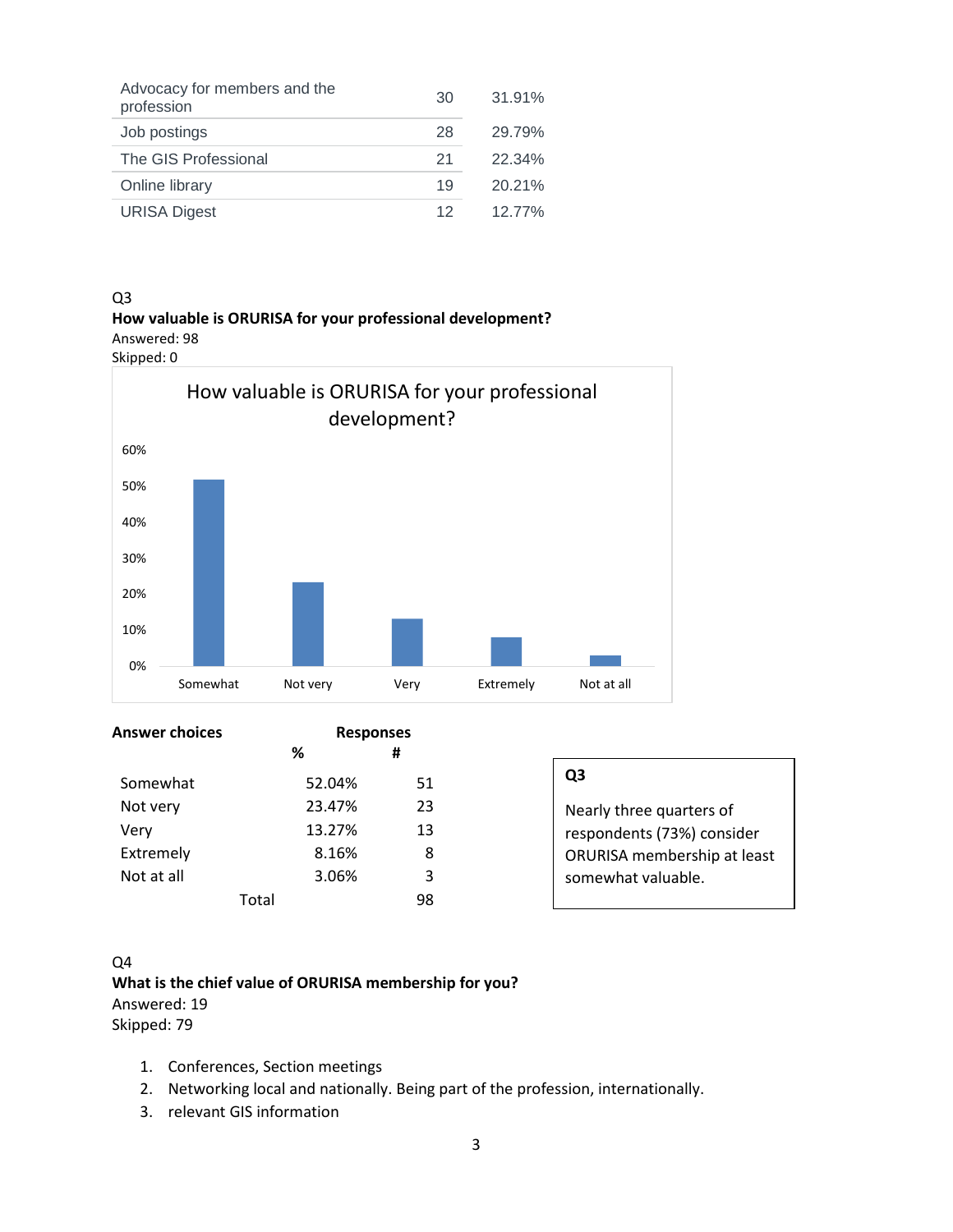- 4. Chiefly; to see what other people are doing and how they do it as well as sharing how I do things with others
- 5. Keeping up-to-date on new developments and applications of GIS related technologies.
- 6. Networking with other GIS Professionals. Education opportunities
- 7. Conferences with educational offerings. Networking.
- 8. GIS In Action, the support ORURISA provides to the sections,
- 9. GIS-in-Action Conference
- 10. Networking
- 11. Learning what others are doing with GIS.
- 12. The chief value for me is that my local chapter has free membership. I live in a small rural location dominated by tourism and the people in my local chapter are the primary way I stay in touch with professionals. I work full time, I am seriously underpaid (I should be paid at least 20%-30% more than what I make now), and am taking one or two university classes per year. To say the least, I struggle financially to make ends meet. My employer will not pay for membership, and I absolutely cannot afford a membership fee. If I have to pay a fee, I will be forced to drop my membership. The social and professional interaction is so important to me that if I had to pay a membership fee I would seriously consider simply showing up at meetings/events and begging for free admission.
- 13. Professional community, GIS Code of Ethics (GISP)
- 14. User group meetings
- 15. Networking
- 16. Professional development
- 17. Allows me to network with GIS users and stay current on new developments in geospatial sensing and mapping, data stewardship, and related outreach/communication; increases the value of my professional networks with Oregon agencies.
- 18. networking
- 19. low or no cost training and networking

### Q5

**What one thing would increase the value of ORURISA membership for you?** Answered: 40

Skipped: 58

**Comments** 

- 1. Relationships with national chapters; ORURISA is too isolated.
- 2. More information
- 3. Industry and employer recognition & support
- 4. I will definitely participate if there is online meet up. It would be really nice to have a local meeting instead of traveling far if online is not possible.
- 5. more trainings
- 6. More in-person events, meetings, workshops, etc., in the county where I live and work.
- 7. Knowing what the benefits are.
- 8. Events/Activities in Central Oregon
- 9. no-cost training to attain certifications

### **Q4, Q5 & Q8**

For most members, the value of ORURISA membership is in its ability to bring GIS users together for training, information sharing, professional development and networking.

Comment #12 on Q4 emphasizes the potential hardship that paid membership would mean to at least one chapter member. Comments about wages elsewhere (see comments on Q5) indicate this barrier may affect others. This trend is further reflected in comments on Q8.

Does/should ORURISA advocate higher wages for GIS professionals? How?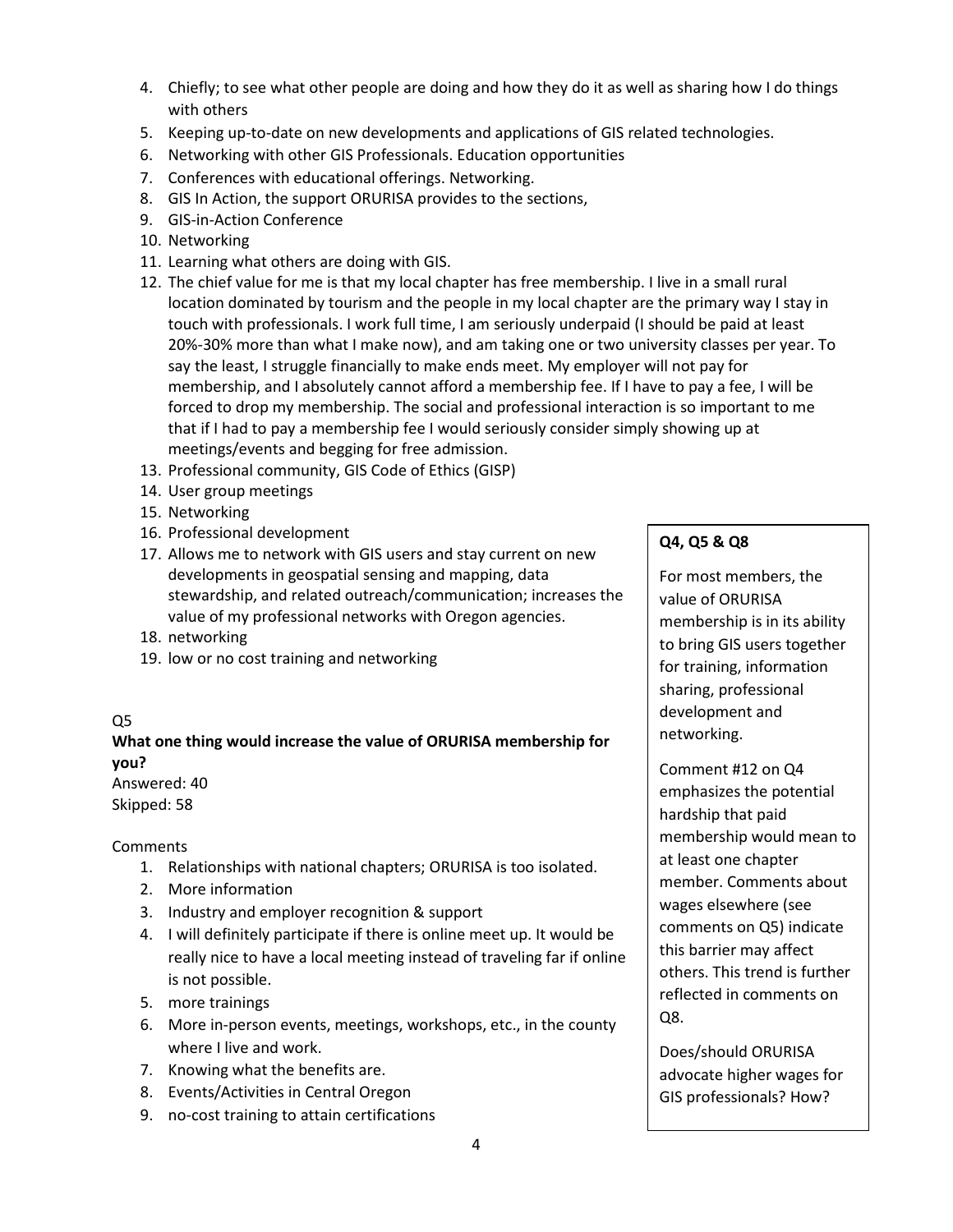- 10. More inclusivity. As a volunteer organization, I understand that some people are the "doers" and dedicate themselves to the association. Sometimes, the doers become insular/clique-like and control the group in a detrimental fashion.
- 11. Continue offering low cost training opportunities and GIS in Action conference
- 12. More things going on it doesn't seem that ORURISA has had too many opportunities other than GIS In Action over the last few years.
- 13. I work in a Sheriff's Search And Rescue. I need the immigration to go from a 911 Center, law enforcement, Fire and FEMA
- 14. Make members aware of the above mentioned resources.
- 15. It's great that you are very active with the young professionals, but as someone who has aged in the profession, I am now seeing age discrimination amongst my peers. It might be of interest to others how to keep progressing after 50.
- 16. No sure
- 17. Facilitate meetings with GoToMeeting. I am not positive, but I think there used to be annual meeting or some sort in local. I don't travel much, so that was very nice.
- 18. better networking and knowledge sharing or mentoring
- 19. Additional networking opportunities
- 20. Will be retiring soon, so NA
- 21. Greater advocacy for state issues regarding GIS. Greater mentoring of developing professionals. More formal forums for issues.
- 22. Move GIS in Action around the state. Eugene, Bend, Medford, etc.
- 23. Employer Support
- 24. advocating for increased salaries in the GIS field
- 25. More 1 day, locally available training options (ideally, not expensive)
- 26. Larger rate of participation in my local chapter by GIS professionals in my region.
- 27. Networking opportunities.
- 28. Knowing about events, publications, meetings, etc. Aside from the surveys in the last few months, I have heard nearly nothing about/from ORURISA.
- 29. plastics
- 30. Keeping it as it has been simple.
- 31. really provides the services listed in question 3.
- 32. That I had joined earlier in my career; I'm 67 and close to retirement after over 20 years in the field.
- 33. A more local chapter. Rural users have to travel significantly to find fellow ORURISA members.
- 34. Webinars
- 35. More training opportunities
- 36. I would benefit from more networking social events
- 37. Having after hours (After 6pm) events, training, etc.
- 38. ORISA officers should introduce themselves clearly at GIS in Action and not assume we know who they are. Members should be welcomed at meetings. It is impossible for an 'outsider' to comprehend anything.
- 39. More local chapter events/workshops other than GIS In Action
- 40. More frequent local activities. Events in the valley are difficult to travel to.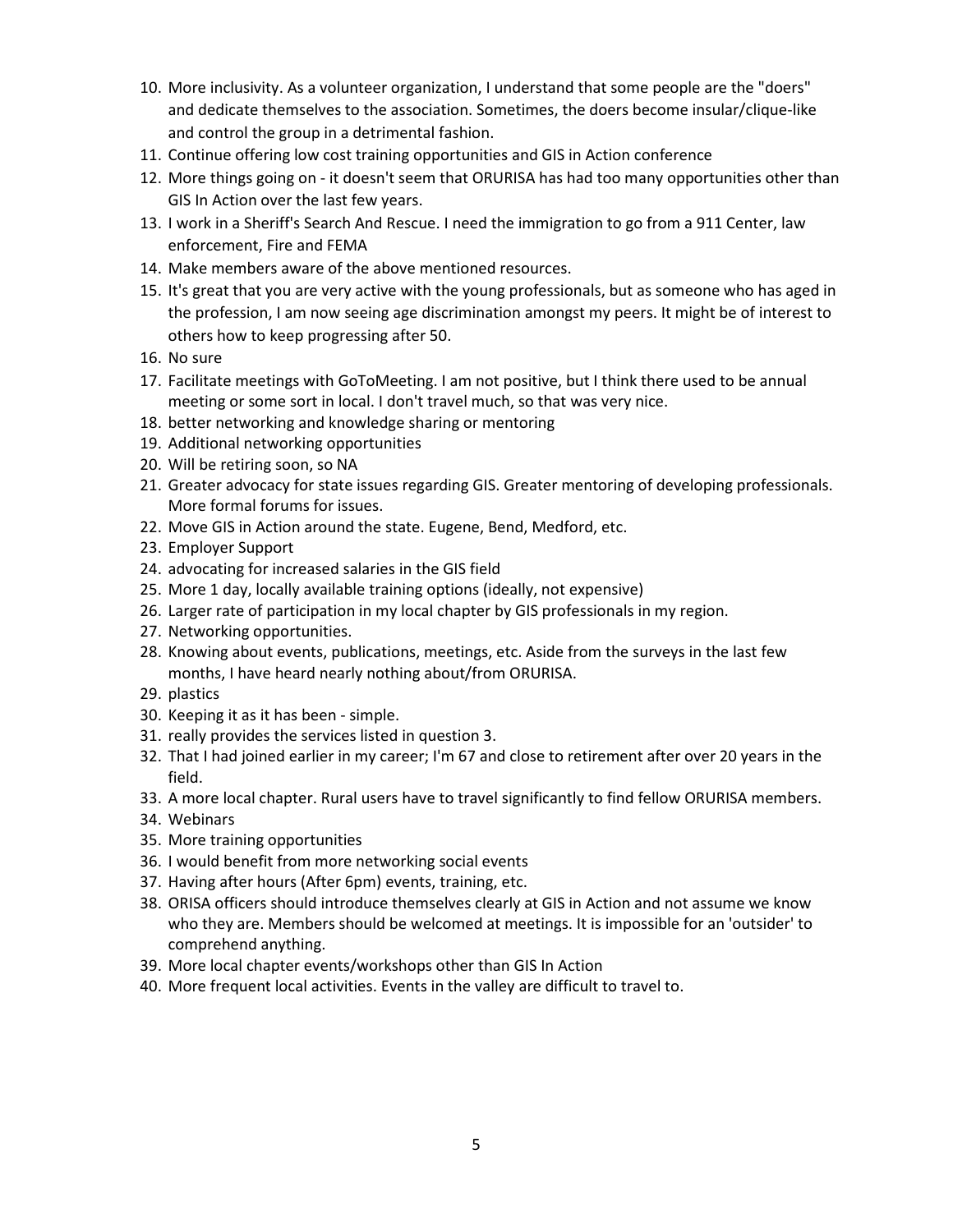Q6 **Have you been a member of another URISA chapter?** Answered: 96 Skipped: 2



| Answer choices | <b>Responses</b> |    |
|----------------|------------------|----|
|                | ℅                | #  |
| Yes            | 15.63%           | 15 |
| N٥             | 84.38%           | 81 |
|                |                  |    |

### $Q7$

**From your experience with the other chapter, do you have any suggestion to increase the value of ORURISA membership?**

Answered: 15 Skipped: 83

| <b>Answer choices</b> | <b>Response</b> |     |
|-----------------------|-----------------|-----|
|                       | %               | #   |
| Yes                   | 20.00           | 3   |
| No                    | 80.00           | -12 |
| Total                 |                 | 15  |

#### **Comments**

- 1. More public forums aside from GIS in Action
- 2. regular email newsletter
- 3. Keep it local; keep it simple.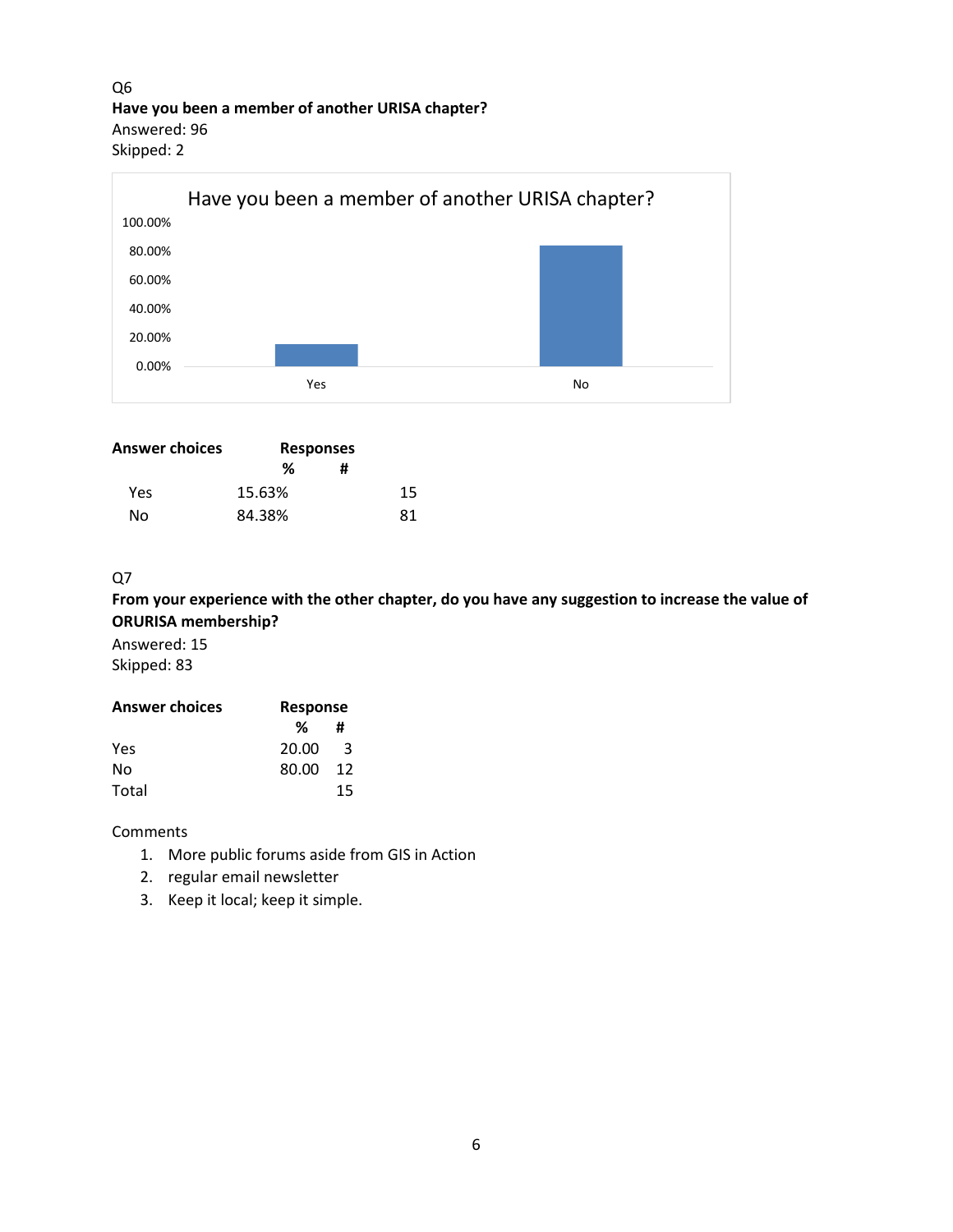Q8 **Do you have comments or questions about the OneURISA proposal? (See FAQs 1, 2, 3)** Answered: 81 Skipped: 17

| <b>Answer choices</b> | <b>Responses</b> |    |
|-----------------------|------------------|----|
|                       | %                | #  |
| Yes                   | 19.75 16         |    |
| No                    | 80.25 65         |    |
| Total                 |                  | 81 |

#### **Comments**

- 1. I can't afford a membership fee. Going to a paid model might work for people in most places where their employer might be willing to pay the membership fee, but for people like me, changing the membership model will remove the ability for me to cope with my situation. I am female (in a still male-dominant field), I live in a rural area, and I am the only person at my work doing what I do. Being a member of my local URISA chapter provides me with the professional validation I need (and can't get at work), as well as social support from like-minded professionals. Being a member of URISA is the primary way I connect with "people like me." I don't want to lose that. Professional organisations (other than URISA) simply don't have a presence where I live because of the low population density.
- 2. I don't agree with it. Having local non-associated chapters are better for everyone.
- 3. This is a good direction to be taking.
- 4. I have no interest in being a OneURISA member.
- 5. I think having everything under one umbrella can lead to cost savings for members. I'm hoping this is true and cost savings are indeed passed on to members
- 6. The comment is that I'm not quite sure how this is all going to work out for me.
- 7. Let's think about a new name that does not use URISA
- 8. I do not think OneURISA applies to most of our membership.
- 9. We'll see how the fee thing works in Oregon and SW Washington.
- 10. We need to ability to have cheap local chapters.
- 11. none at this time, cost is important though
- 12. Money grab?
- 13. As I mentioned earlier, I cannot afford a membership fee, and I would seriously consider showing up to meetings/events and literally begging for free admission. I'm a full time professional taking college classes when I can (1 class per quarter, currently enrolled as a nondegree seeking student). So please consider people like me when designing student membership rules. I am both a student and a full time professional! My income is modest (\$44,000/year) and tuition is about \$2000-\$3000 per class (so my income is more like \$35,000- \$38,000/year after tuition). Some organizations use a sliding membership fee based on income, which might be workable for me if it is set low enough (say \$1-5). Please also take into consideration the fact that it is much easier to maintain a membership base if there is no barrier to renewing membership each year. I suspect that once URISA starts charging local chapters for membership, there will be people like me who will stop being members simply because renewing membership is such a hassle if you have to opt in to it. As it is set up now with my local chapter, my membership renews each year WHEN I DO NOTHING AT ALL. I absolutely would not store my credit card number in the URISA database (due to concerns about hacking), so an autorenewal option (assuming you set up auto-renewal by providing a credit card number) is not going to work for me either. That's why having a free system is so powerful--an opt out system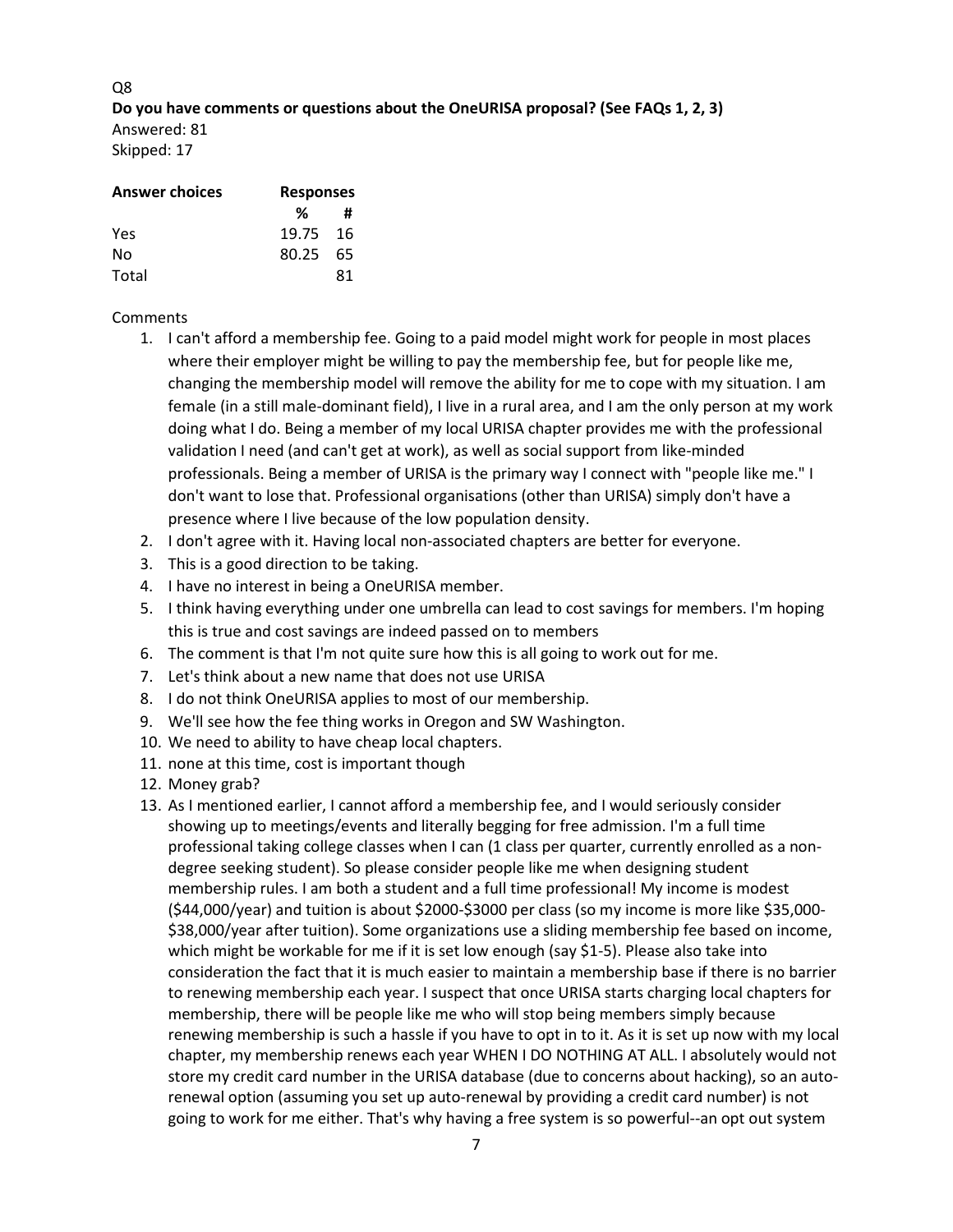provides immense utility to the member. Going with an opt in, pay-as-you-go system is much less valuable to me and over time I am likely to simply not respond and stop being a member.

- 14. Communication from URISA has been close to non-existent. Though this proposal has been in development for 5 years, news of it has not been widely distributed.
- 15. Consolidating seems to expand benefits that being said; for four years I have been very unaware of what benefits ORURISA had aside from a meeting once maybe every year or so.
- 16. I'm unlikely to pay for membership. I don't identify so much as a GIS person anymore, but as data analyst and programmer.
- 17. Many regional groups bring a local or regional focus to the direction or URISA as it functions for these professionals. I fear this would be lost.
- 18. Don't do it.
- 19. \$75 membership dues is too high.

### Q9

**Is this the first time you've heard of the proposed changes? (See FAQs 4, 5, 6, 7)** Answered: 81 Skipped: 17

| <b>Answer choices</b> | <b>Responses</b> |     |
|-----------------------|------------------|-----|
|                       | %                | #   |
| Yes                   | 48.15 39         |     |
| No                    | 51.85            | -42 |
| Total                 |                  | 81  |

### **Comments**

- 1. I have only heard about this through the surveys.
- 2. This is the most recent time I've heard of recent changes. Seems like an identity crisis to me.
- 3. ORURISA needs to be part of OneURISA. Very disappointing not to have the Oregon Chapter part of the initial signing on into OneURISA
- 4. I heard about it recently at a local user group meeting

### Q10

## **Do you have any comments or questions about how the changes will affect your local chapter membership or dues? (See FAQs 8, 9, 10)**

Answered: 80 Skipped: 18

| <b>Answer choices</b> | <b>Responses</b> |      |
|-----------------------|------------------|------|
|                       | %                | #    |
| Yes                   | 30.00 24         |      |
| No                    | 70.00            | - 56 |
| Total                 |                  | 76   |

### **Comments**

# **Q10**

Responses reveal some angst among members. Members generally:

- Question the benefits of **OneURISA**
- Have difficulty seeing the benefits of OneURISA for the local chapter.
- Think the dues and renewal requirements may reduce local chapter membership over time.
- Don't like the change in dues.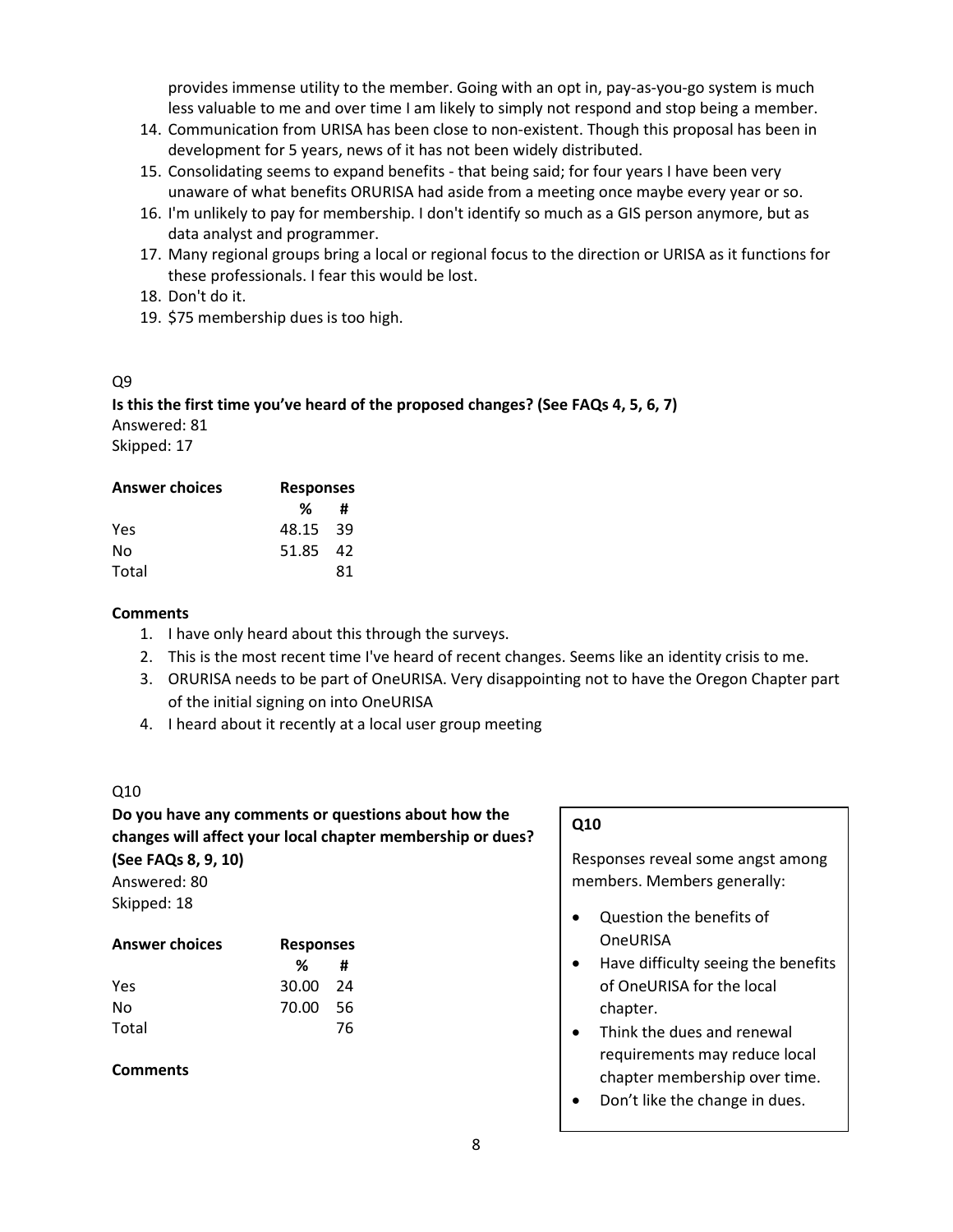- 1. The primary questions at this point are: if I can't "pay up," when are you going to drop me as a member? Will I be notified?
- 2. Please keep dues low as possible.
- 3. Given that local chapters will charge their own fee in addition to the core one, has there been an attempt to estimate the impact of this? I could see overall fees decreasing as chapters may gain access to a wider membership base, but they also just as easily could increase overall if chapters maintain existing fees. I think this is particularly important to review given members will be required to join the local chapter, if present. However, I also recognize that variability in regional needs and economics make it difficult to determine what is 'equitable' across chapters (i.e. some chapters may have to pay for meeting space, and some may not).
- 4. This focus on internal organization is a prime example of why interest groups and organizations are on the decline. It benefits the general membership very little, downgrades the autonomy of the local chapters, and feeds the delusions of grandeur of the "International Organization's" leadership. From the point of view of this "Chapter Member" there is no benefit to a "united/aligned International Organization."
- 5. If it's all one, then there should only be one set of dues and those ought to be fairly inexpensive.
- 6. Seems like it's re-organization at a level I never interact with
- 7. I think changing does [dues] to a large number would be dumb
- 8. Since we have a history of supporting ORURISA through event registrations I would expect chapter dues to be minimal or event registrations to be discounted
- 9. Those are abstract answers, not specific. I think the answer specifically for ORURISA is that whereas membership used to be without cost and automatic with GIA, now membership costs \$195 (and you get a bunch of other things that you don't want, it is almost as good as a cable TV package). An FAQ for ORURISA might have been helpful. So yes, the dues stay the same in that \$0=\$195+\$0 (see the \$0 is still the same).
- 10. I won't be paying dues if there is not a clear return on my investment. I don't need to join to feel good about my field, that is not enough of a reason.
- 11. I don't think this will have much difference for ORURISA members
- 12. If the cost is anywhere near \$75 you will be losing membership. Also, I find this statement to be very offensive! "However, can you really afford not to be a member with all the challenges currently facing our profession and your own development in a constantly changing industry?" There are many ways to be part of our profession that do not cost anything. I can certainly afford to be a member, but statements like this make me not really want to be a member.....
- 13. Too expensive.
- 14. see answer to question 6
- 15. FAQs are nicely vague on dues going forward. They are asking for a commitment without all the details
- 16. Still do not know how much the dues are going to be, so obviously that remains a question.
- 17. Will not be happy if the local chapter will now in force dues
- 18. I'm not sure that I truly am a member. I am also sending comments to admin@orurisa.org
- 19. The unified approach would make it so less people would become members. Right now it is easy to be a member of ORURISA.
- 20. I have no interest in maintaining a national membership regardless of cost
- 21. If you are a board member will you be able to waive the membership fee. There are other organizations I'm part of that offer this membership reimbursement for being an elected board member. Also, will there be student membership discounts? Many students will not join